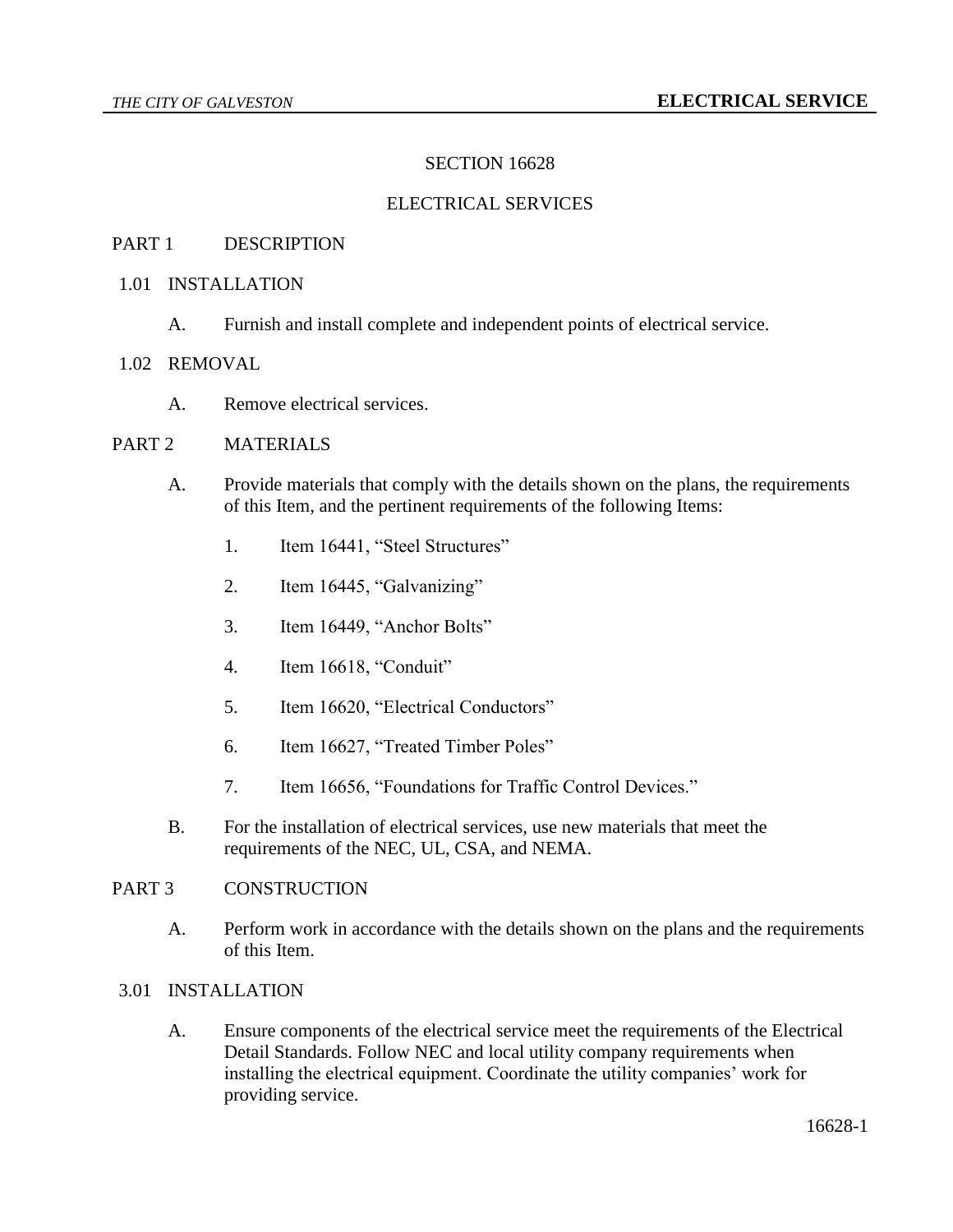## 3.02 REMOVAL

- A. Coordinate removal with the appropriate utility company before beginning work. Before the removal of the electrical service, disconnect and isolate any existing electrical service equipment in accordance with the utility company's requirements.
- B. Use established industry and utility safety practices while removing electrical service equipment near any overhead utilities.
- C. Remove existing electrical service support a minimum of 2 ft. below finish grade unless otherwise shown on the plans. Repair the remaining hole by backfilling with material equal in composition and density to the surrounding area. Replace any surfacing such as asphalt pavement or concrete riprap with like material to equivalent condition.
- D. Disconnect conductors and remove them from the conduit or duct. Cut off all protruding conduit or duct 6 in. below finish grade. Abandoned conduit or duct need not be removed unless shown on the plans.
- E. Reconnect duct cable, conductors, and conduit to be reused when shown on the plans. Make all splices in ground boxes unless otherwise shown on the plans.
- F. Accept ownership of unsalvageable materials, and dispose of them in accordance with federal, state, and local regulations.

## PART 4 MEASUREMENT

A. This Item will be measured by each electrical service installed or removed.

## PART 5 PAYMENT

A. The work performed and materials furnished in accordance with this Item and measured as provided under "Measurement" will be paid for at the unit price bid for "Electrical Services" of the types specified or "Remove Electrical Services."

# 5.01 INSTALLATION

A. This price is full compensation for paying all fees, permits, and other costs; making arrangements with the utility company for all work and materials provided by the utility company; furnishing, installing, and connecting all components including poles, service supports, foundations, anchor bolts, riprap, enclosures, switches, breakers, conduit (from the service equipment including the elbow below ground), fittings, conductors (from the service equipment including the elbow below ground), brackets, bolts, hangers, and hardware; and equipment, labor, tools, and incidentals.

## 5.02 REMOVAL